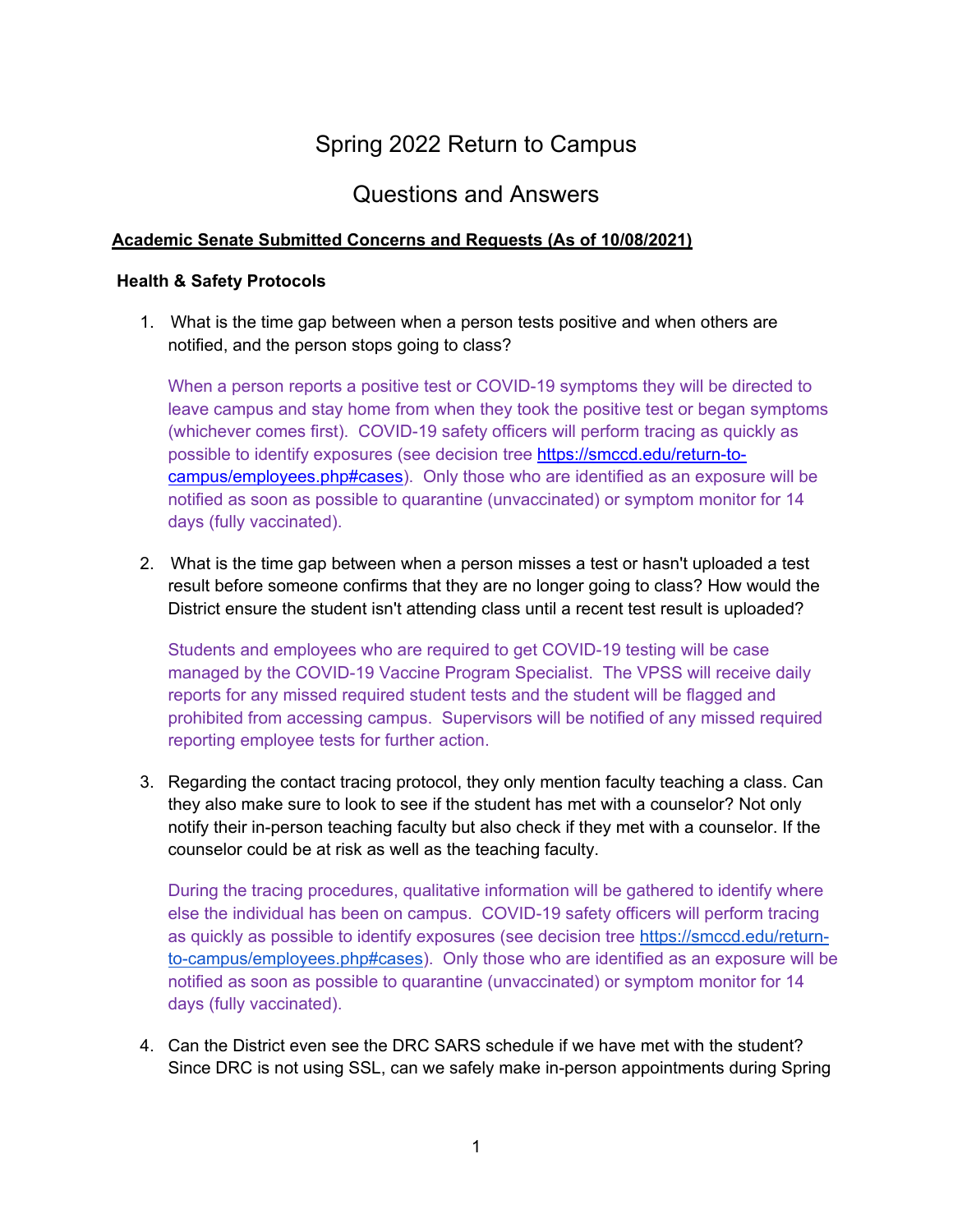2022? My concern is that if the District learns of a student having COVID on campus, how will they know they met with a DRC counselor?

During the tracing procedures, qualitative information will be gathered to identify where the individual has been on campus. COVID-19 safety officers will perform tracing as quickly as possible to identify exposures (see decision tree https://smccd.edu/return-tocampus/employees.php#cases). Only those who are identified as an exposure will be notified as soon as possible to quarantine (unvaccinated) or symptom monitor for 14 days (fully vaccinated).

5. Can there be a student health screening process before meeting with counselors in person - Foothill is doing a survey for anyone before they come to their campus - "As we return to campus, if you plan to come to campus this fall for any reason, you will need to have proof on vaccination on file with Foothill College and first take a health selfassessment on the you plan to be on campus."

Health self-screening attestation is done upon entering buildings. The signage states "Do not enter campus if you have signs or symptoms of COVID-19."

6. How can counselors safely social distance in their offices, while at the same time most offices lack of windows that open for counselors has not been discussed.

San Mateo County Health Department has lifted the requirements for social distancing and occupancy limits as it relates to COVID. All counselor offices meet code-required ventilation conditions. Space occupancy aligns with normal operations.

7. Increase the number of N95 masks available to employees to one per day. If the District does not want to increase from the current two masks per week allotment, would it be possible for some employees to donate their two-mask allotment to other employees. This would help address employees who are at higher risk and/or living with family members who are at higher risk and make it easier for these employees to use a clean N95 mask.

N95s can be reused in a nonhealthcare environment as long as they maintain a seal and are not soiled. PPE, including respirators, should not be shared or transferred. Two masks per employee is sufficient for non-healthcare environment operations. If your mask becomes damaged or soiled you can request a replacement.

8. Are there specific messages and guidance on how to communicate to students to not to come to class if they are feeling sick? For example, standard messages/blurbs that can be placed on course syllabi.

Messaging is on every COVID sign on every building entrance. Messaging is also on the website. Faculty and staff can also emphasize messaging during class and when scheduling for appointments.

9. How to handle a sick or apparently sick student who shows up to a class, counseling session, or other campus service? What if a student tells an employee they are not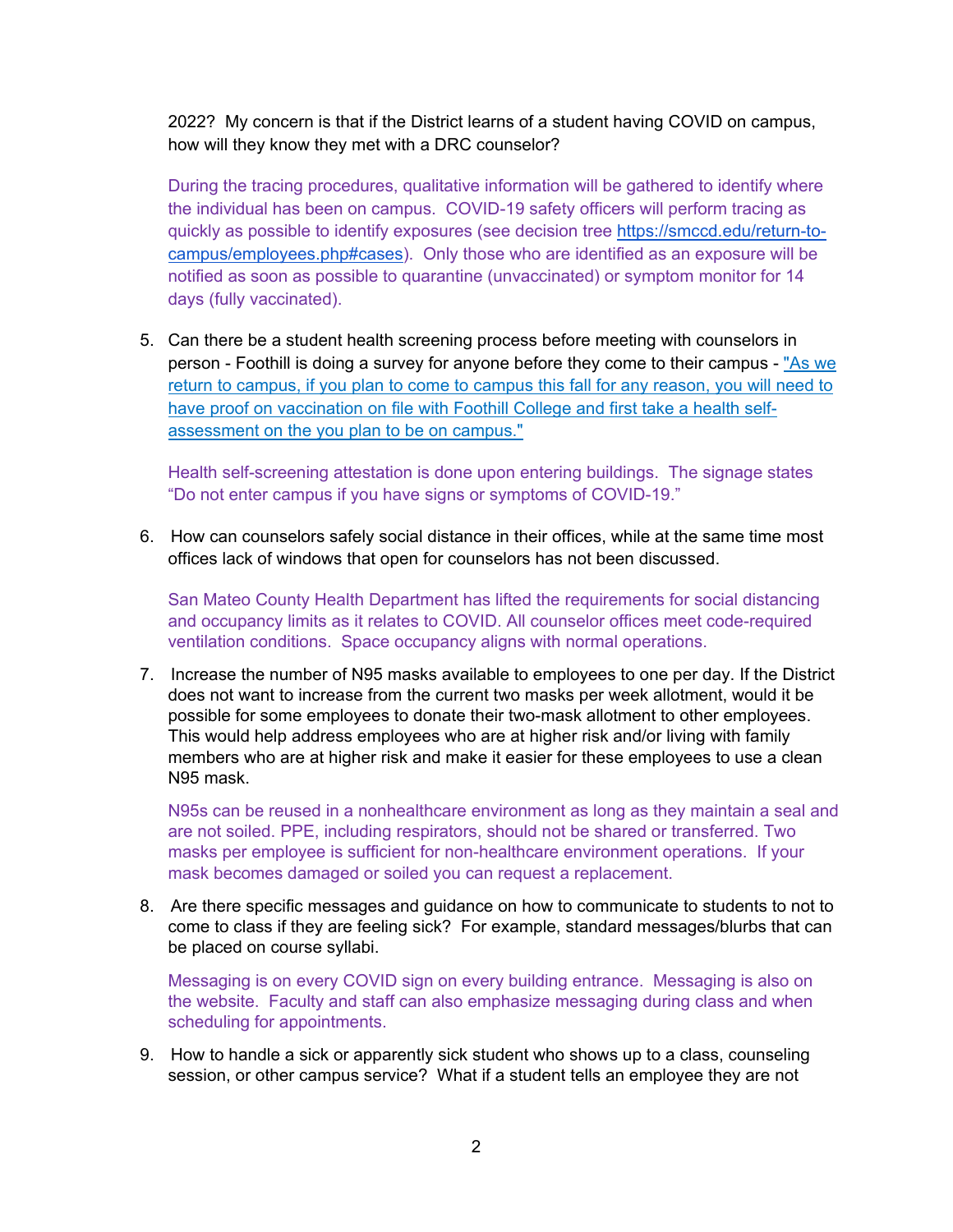feeling well, but the student doesn't want to go home? Does the District employee have the right to tell the student to go home?

Sick students and employees are not to come to campus. If an employee or student confirms they have COVID signs and symptoms, or state they are ill, they shall be instructed to leave. Per procedure, notify the immediate supervisor and COVID-19 Health Officer.

10. Does a faculty person have the right to require the student to leave their class or counseling session?

Sick students and employees are not to come to campus. If an employee or student confirms they have COVID signs and symptoms, or state they are ill, they shall be instructed to leave. Per procedure, notify the immediate supervisor and COVID-19 Health Officer.

11. Does the faculty person have the right to require the student to leave a class meeting only if this policy was stated in the course syllabus?

Sick students and employees are not to come to campus. If an employee or student confirms they have COVID signs and symptoms, or state they are ill, they shall be instructed to leave. Per procedure, notify the immediate supervisor and COVID-19 Health Officer.

12. What if a student is repeatedly coughing and/or sneezing during a class meeting or counseling appointment? Does the faculty person have the right to require the student to leave? Does the faculty person have the right to require the student to leave but only if this policy is stated in the course syllabus?

Employees can inquire if the student is sick, or needs medical attention. If symptoms are consistent with COVID-19, the individual can be asked to leave campus. Per procedure, notify the immediate supervisor and COVID-19 Health Officer.

A reminder that coughing and sneezing could be due to non-COVID related symptoms. If unsure, a referral to the Health Center may be warranted.

13. If for some reason a student refuses to leave in either situation, should an employee contact campus security?

If an employee is unable to address the situation, then they may reach out for appropriate guidance and support (supervisor, public safety, etc.)

Ben'Zara Minkin is the COVID Safety Officer, and can halt, suspend, or cancel any operation on campus for COVID-19 that is not safe, or that does not align with the COVID Prevention Plan.

14. Eliminate religious vaccine exemption. San Diego Unified School District, for example, doesn't grant religious exemptions for any vaccines. Religious exemptions are not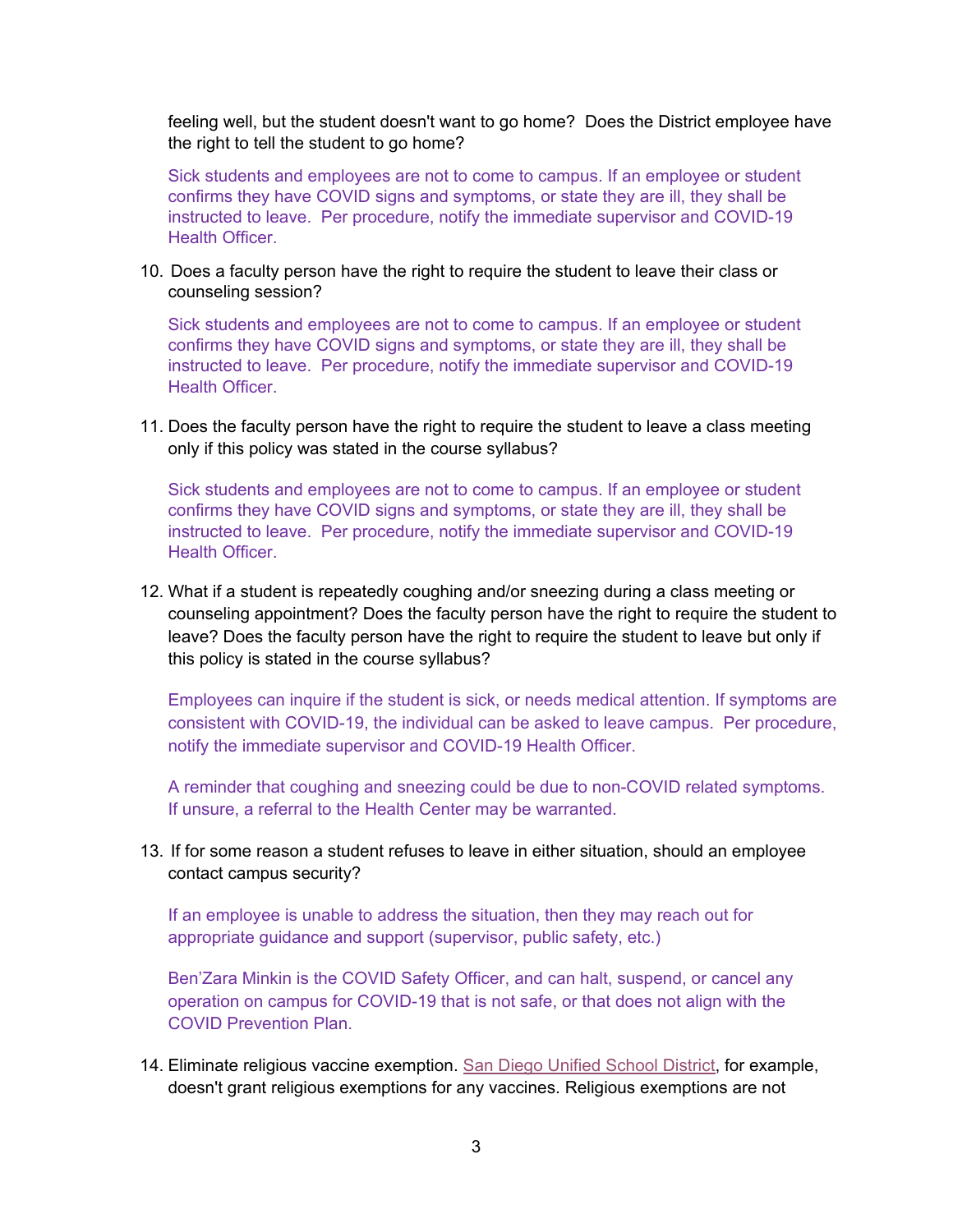required by California law. Given the high likelihood that COVID-19 cases will increase in California during the winter months, why would we not close a legally unnecessary and ambiguous vaccine loophole?

Based on discussions with legal counsel, there are no state or federal requirements to allow a religious exemption from the COVID-19 vaccination for college students. Therefore, we will only be allowing a documented medical exemption for students for the Spring 2022 semester.

#### **Student Services**

15. They did not explain in the vaccine presentation how they will monitor the "services" (counseling) if students are not vaccinated for programs using SARS. If a student does not provide the weekly negative COVID test or proof of vaccination, how will the DRC know we are not using SSL?

Students who are not vaccinated, and have received a documented medical exemption, will have a regular requirement for weekly testing, and will be able to access all campus services and in-person instruction. The District is hiring staff specifically to monitor student compliance with the vaccination mandate of the District, including weekly testing requirements where applicable. Students who have not been vaccinated AND have NOT received an exemption, will only be allowed to access online instruction and schedule appointments for remote services (e.g., remote counseling appointments).

During the tracing procedures, qualitative information will be gathered to identify where the individual has been on campus. COVID-19 safety officers will perform tracing as quickly as possible to identify exposures (see decision tree). Only those who are identified as an exposure will be notified as soon as possible to quarantine (unvaccinated) or symptom monitor for 14 days (fully vaccinated).

#### **Facilities and Supplies**

16. Most counselors work in Building 9 on the first floor. There is a main public (faculty, staff, and students) bathroom with several stalls near the elevators outside that is heavily used and only cleaned once a day. "They are often gross," says a counselor. There is also a single bathroom by the elevator inside on the opposite side of the building. It would be great to make the single bathroom faculty/staff only, and make sure both bathrooms are cleaned multiple times a day.

Sanitation strategies are defined in the District's Written COVID Prevention Plan. https://smccd.edu/return-to-campus/docs/COVID-19%20Prevention%20Program\_Update\_August%209%202021.pdf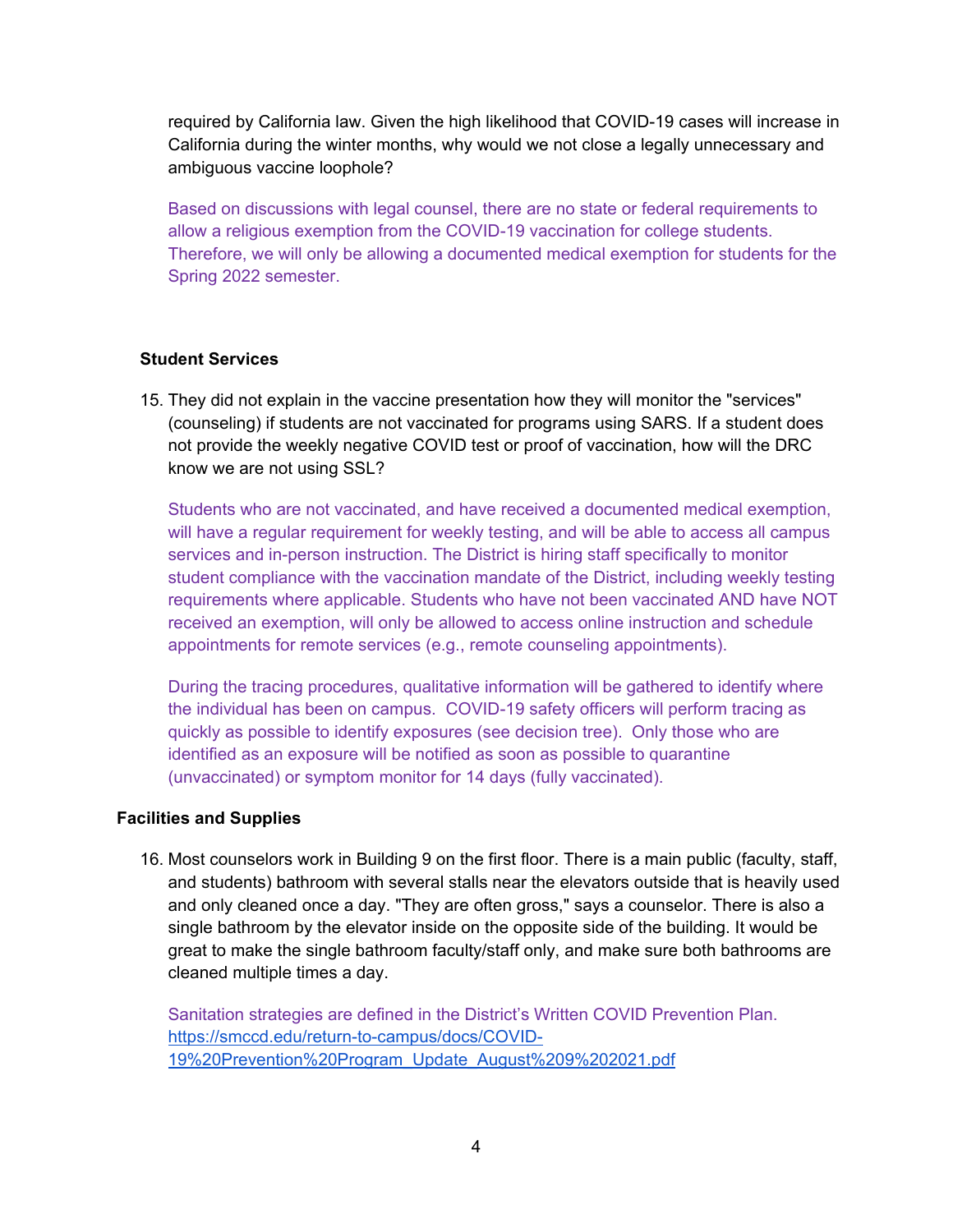Heavily Used Restroom: Thank you very much for bringing this to our attention. Facilities will ensure that this restroom is serviced more frequently throughout the day, including spot cleaning/disinfection and restocking of supplies. Thorough cleaning and disinfection will continue to occur at night because the surfaces are sprayed with disinfectant and need 15-30 minutes to dry.

Single Restroom: Former single occupancy dedicated Faculty/Staff restrooms have been converted to gender neutral restrooms as required by law. https://leginfo.legislature.ca.gov/faces/billTextClient.xhtml?bill\_id=201520160AB1732

#### 17. Are their cleaning supplies for counselors to clean their offices between appointments?

Cleaning supplies are supplied to Division and Department offices by Facilities. Department heads may obtain additional supplies by submitting a work order through the Facilities Help Center on the District's portal page: https://smccd.edu/portal/. Individual counselors, faculty, and staff may obtain cleaning supplies from their department and division offices. Cleaning supplies may include disinfecting wipes, disinfectants, paper towels, and hand sanitizers.

#### 18. Plexiglas options for counselors in their offices has not been discussed

District plexiglas distribution criteria is to install plexiglas in high-volume public-facing transactional spaces.

#### CalOSHA FAQs say:

- No physical distancing or barrier requirements regardless of employee vaccination status with the following exceptions:
	- Employers must evaluate whether it is necessary to implement physical distancing and barriers during an outbreak (3 or more cases in an exposed group of employees)
	- Employers must implement physical distancing and barriers during a major outbreak (20 or more cases in an exposed group of employees)
- ꞏ CalOSHA FAQs link https://www.dir.ca.gov/dosh/coronavirus/Revisions-FAQ.html
- ꞏ CalOSHA §3205. COVID-19 Prevention https://www.dir.ca.gov/title8/3205.html

#### 19. Are air filters available for counseling offices? This has not been discussed.

The District is meeting OSHA requirements for ventilation and filtration. The current District criteria for the installation of portable air cleaners (HEPA Filtration) includes areas where

- there is insufficient ventilation (ventilation = bringing in outside air)
- people with probable illness will go, i.e., health centers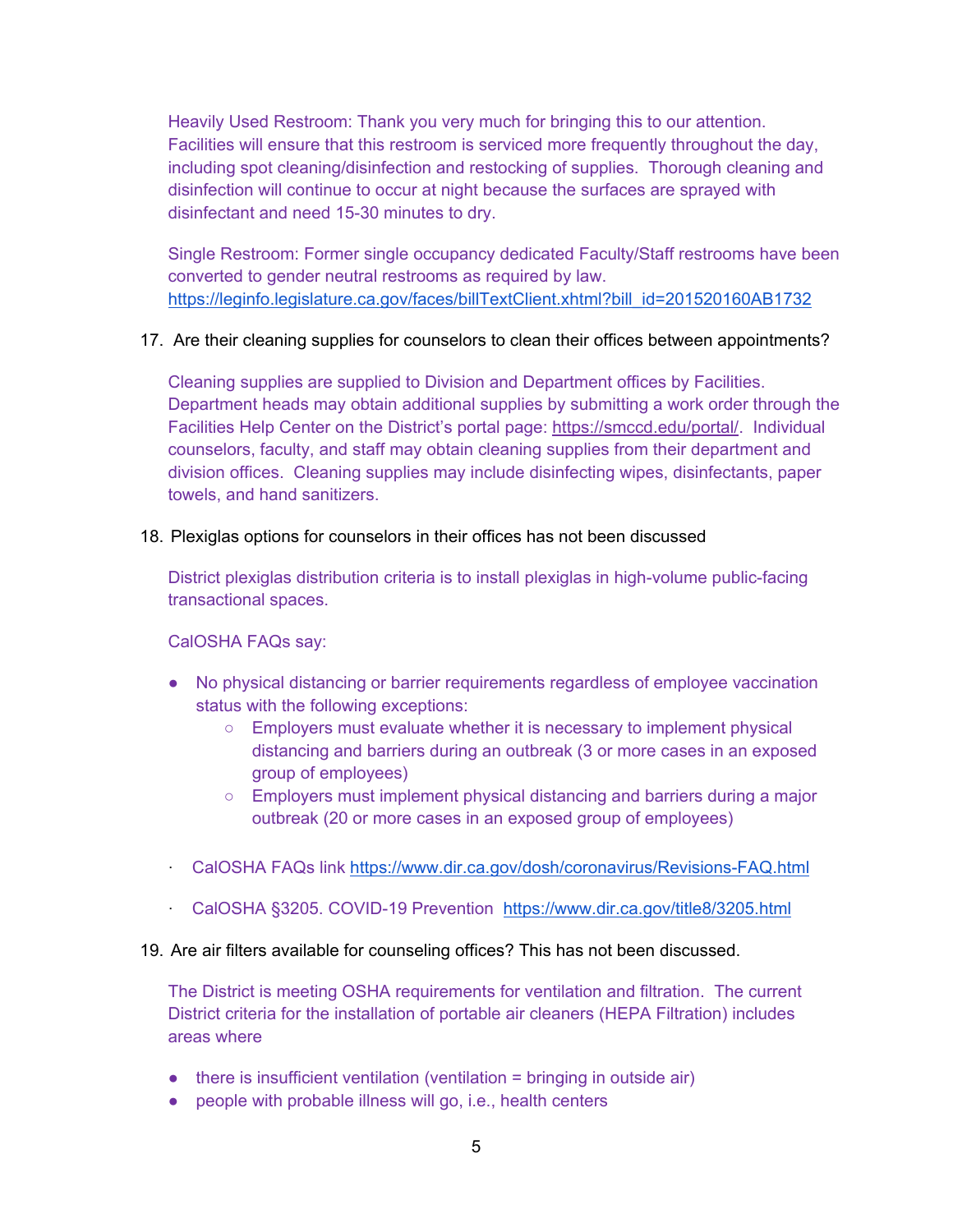● people cannot be vaccinated, i.e., the child development centers

If after going through the HR accommodation request process, a person demonstrates a need for an air cleaner, one would be deployed.

20. Plexiglas around class lectern

District Plexiglas distribution criteria is to install Plexiglas in high-volume public-facing transactional spaces.

CalOSHA FAQs say:

- No physical distancing or barrier requirements regardless of employee vaccination status with the following exceptions:
	- Employers must evaluate whether it is necessary to implement physical distancing and barriers during an outbreak (3 or more cases in an exposed group of employees)
	- Employers must implement physical distancing and barriers during a major outbreak (20 or more cases in an exposed group of employees)
- ꞏ CalOSHA FAQs link https://www.dir.ca.gov/dosh/coronavirus/Revisions-FAQ.html
- ꞏ CalOSHA §3205. COVID-19 Prevention https://www.dir.ca.gov/title8/3205.html
- 21. Allow doors to be open to help increase room ventilation during class instruction.

Room occupants have discretion to allow for doors and operable windows to be opened to facilitate additional ventilation and air movement.

#### **Instruction**

22. Reduce in-person class size caps. For example, reducing current caps by 20% could give faculty the option to opt out, such as if their class is in a very large classroom.This would help with better social distancing, even if it's not currently legally required. This would reduce the chances of the class meetings having to be cancelled/interrupted due to a COVID-19 outbreak within the class. This would temporarily support the joint AFT/DAS taskforce that has requested reductions in class size

For the Spring semester, all students and employees will be required to be vaccinated for in-person instruction. Only medical exemptions will be allowed for students, and these will be very few in number, with most classes having no students who have a medical exemption. Therefore, if there is any confirmed exposure, no students or employees have to quarantine unless they too develop symptoms.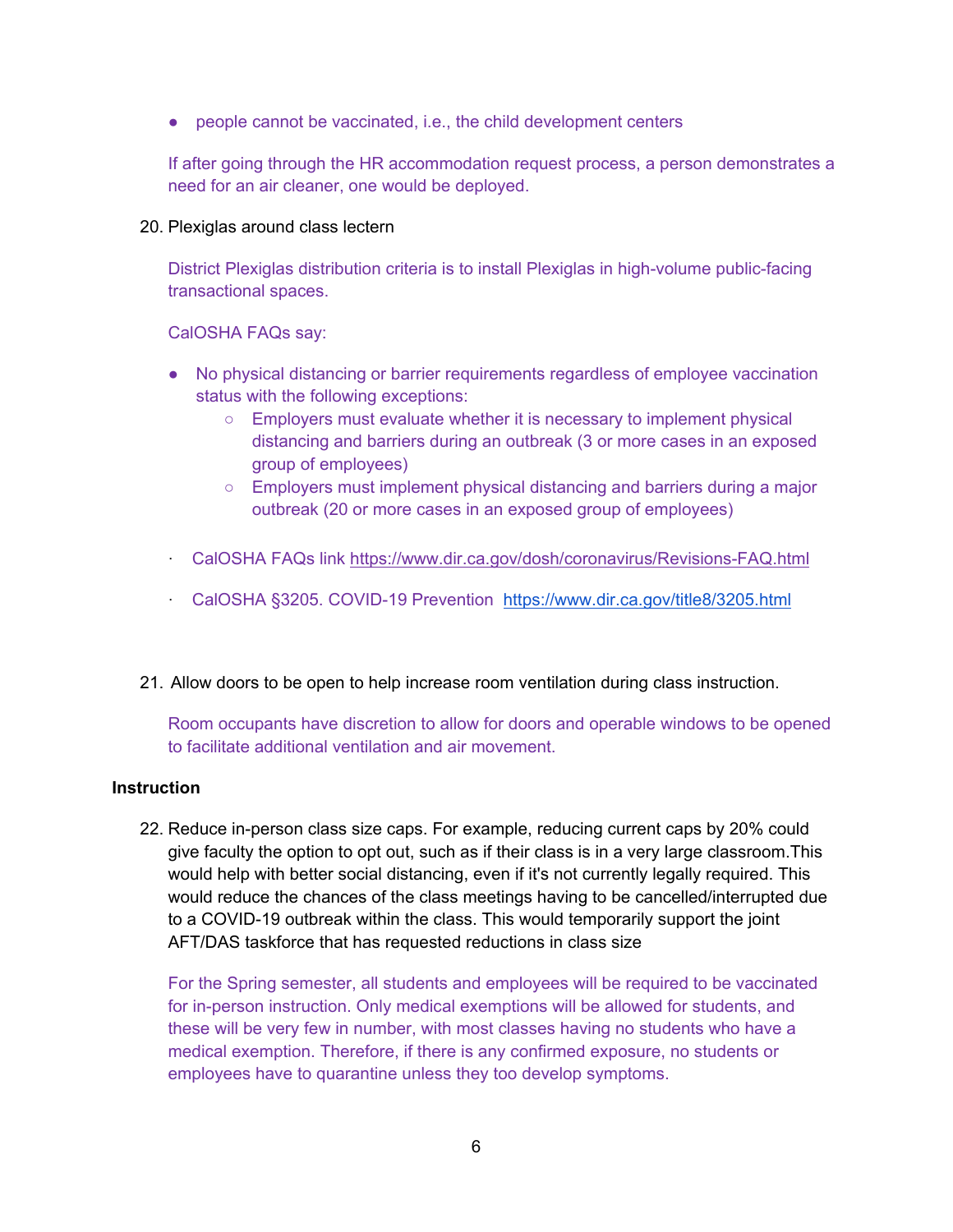Class size reductions were proposed primarily for faculty teaching online for the first time, recognizing the impact of the pandemic on students trying to engage in remote learning, and finally for the small handful of in-person classes to comply with mandatory social distancing requirements. This was all before vaccinations were widely available. We are in a completely different environment in the Spring 2021 semester.

#### 23. Is it possible to temporarily hold a class meeting over Zoom if in-person meetings are not possible due to contact tracing/COVID-19 outbreak?

Yes, but we don't anticipate that it will be needed, unless it is the faculty member who tests positive and needs to be quarantined. We can convert to Zoom but refer to the new guidance from the CCCCO (attached) as you may have to change the apportionment method for those two weeks. We have done this several times this semester. The best way is to keep the students in the class and have the instructor join via Zoom (if the instructor is the one out). If you move to Zoom, you will need to ensure accessibility for all students.

For the Spring semester, all students and employees will be required to be vaccinated for in-person instruction. Only medical exemptions will be allowed for students, and these will be very few in number, with most classes having no students who have a medical exemption. Therefore, if there is any confirmed exposure (i.e., a student tests positive for COVID-19), no students or employees have to quarantine unless they too develop symptoms.

24. Are there specific messages and guidance on how to communicate to students about the possibility of class meetings potentially being cancelled due to a COVID-19 outbreak? Can such a message note the possibility of temporarily shifting modality to Zoom if an in-person class meeting has to be canceled?

The District COVID-19 Safety Officer is the point of contact for confirmed COVID-19 positive cases and communicates directly with the individual who tested positive, and any other person or group identified in the contact tracing process that is required to be informed.

Here is a sample message that has been used on class schedules and on Banner:

### **Important Students: Cañada College Spring 2022 semester will be offered with 60% of classes in-person or hybrid and 40% of classes online. If the COVID situation changes, any course could be converted to distance education.**

If it is the faculty member of the class who tests positive, then that class will need to be informed and depending on the situation, rescheduled, continued in a remote modality during the quarantine period (if, for example, the faculty member feels fine despite the positive test), or another temporary solution may need to be arranged.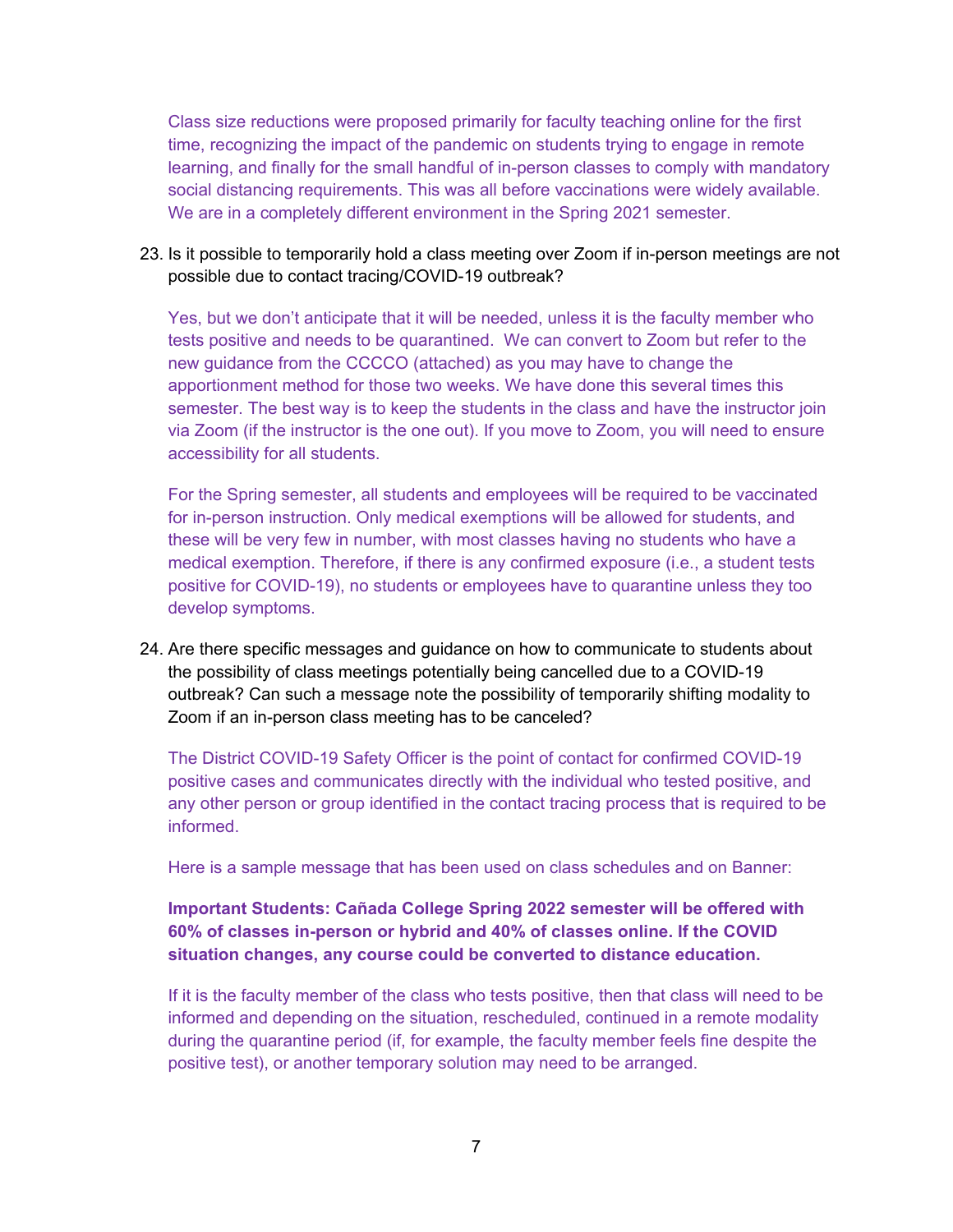#### **Questions/Comments from Safety Committee Meeting, 09/30,2021**

25. Develop a better procedure for addressing student/staff who is not wearing a mask. Faculty do not feel that raising the issue with a supervisor who may not be available is a valid solution and want this improved by the spring semester.

Staff/Faculty not wearing a mask are in violation of the Public Health Code and SMCCD Board policy. These types of violations are handled through documentation and reporting the concern to the employee's immediate supervisor, dean or associated VP. This would involve our District's progressive disciplinary process.

For mask violations involving students or members of the public within our building, we would start with information and education first.

**Student violating mask use in classroom:** If this involves a faculty member and student, it is a classroom management issue and should be handled in the same manner as any classroom management issue. The faculty member should be holding their own conversation with the student about the policy violation. The faculty member should be documenting any mask violation incident in an email to the student identifying the violation and identify corrective behavior for the student to follow. This documentation should be kept and forwarded to their respective dean if any other violations continue. The student discipline process should be adhered to with any student code of conduct and district policy violation that involve students.

**Members of the public violating mask use in buildings on campus.** Any district employee may instruct any person on campus about the mask policy. It is all of our responsibility to help people keep within our district policy. District employees can also contact Public Safety to report mask violations. Our response will always be to educate first and to assist with a person following a policy. Continued violations by the same person will be documented and addressed in conjunction with District guidance if the need arises.

26. Counselors without the choice to work from home this fall are concerned that there is no campus-wide or district-wide procedure for vetting sick or unvaccinated students. Faculty are concerned about getting sick. Also, non-instructional employees serving students in public spaces are at risk and will be at greater risk in the spring.

Currently all individuals, employees and students are required to wear face coverings through the end of Fall 2021 even if the mandate is rescinded by the county. Everyone is required to follow district procedures and not come to campus if they are feeling sick AND report to the appropriate personnel and/or supervisor. The procedures for tracing can be found here for:

Students: https://smccd.edu/return-to-campus/students.php#cases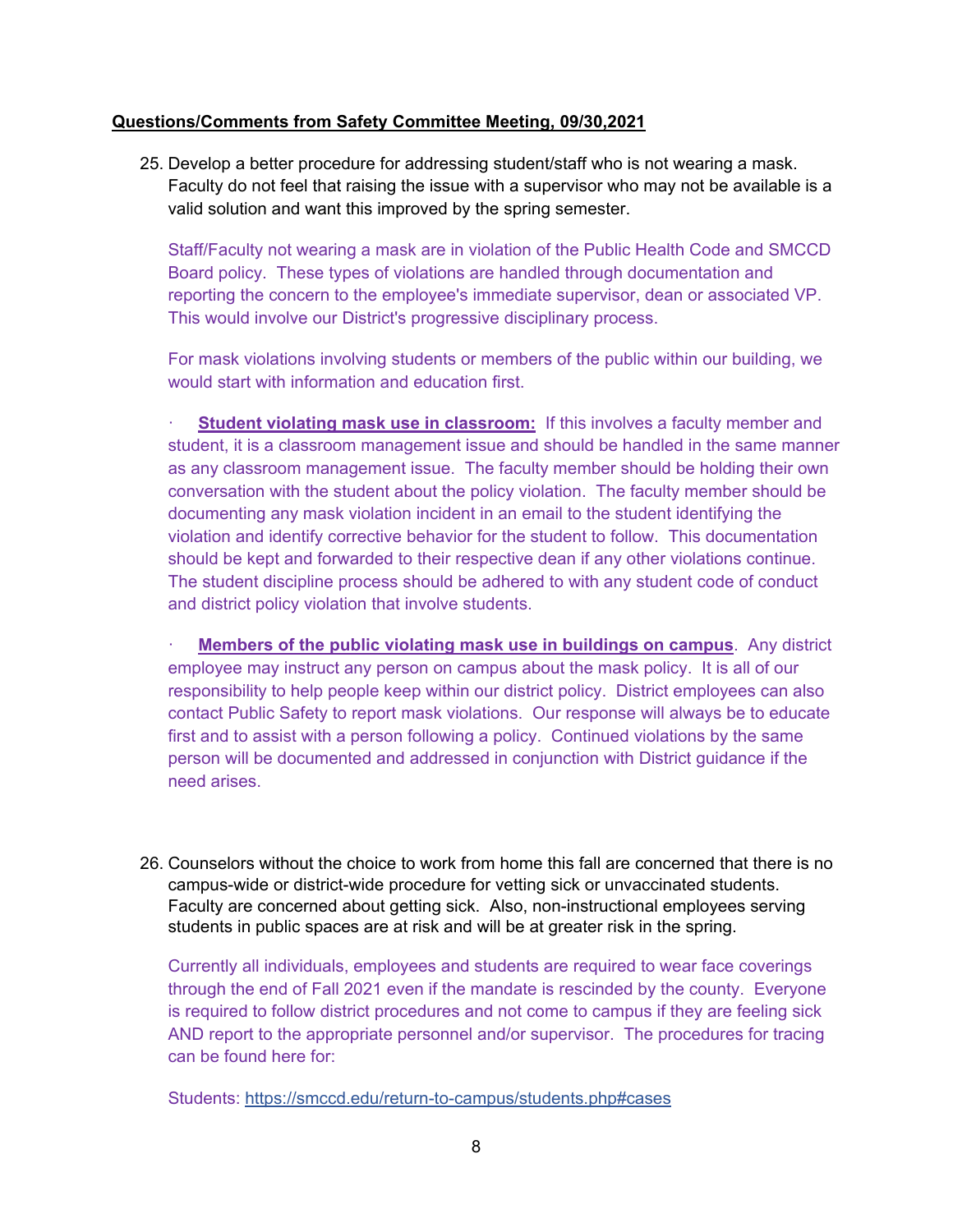#### Employees: https://smccd.edu/return-to-campus/recovery.php#cases

 The vaccination rate for San Mateo County has surpassed 94% for at least one dose for those over 12 years old and 85% full vaccinated. We expect our student population will have similar rates. As of October 6, community transmission of COVID-19 in San Mateo County was less than five cases per 100,000 individuals over the seven-day average. If employees are vaccinated themselves, they should feel completely safe meeting with students, whether in their classroom, office, or at a service desk. If employees are interested, they can even be provided with an N95 mask and a face shield.

Beginning November 1, students will be required to complete the vaccination attestation process to be completed for Spring 2022 instruction.

Students who are vaccinated will be able to register for in-person classes and face-to-face services

ꞏ Students who are not vaccinated, and have received a documented medical exemption, will have a regular requirement for weekly testing, and will be able to access all campus services and in-person instruction. COVID-19 Vaccine Program Specialists will monitor student compliance with the vaccination mandate of the District, including weekly testing requirements where applicable.

Students who have not been vaccinated AND have NOT received an exemption, will only be allowed to access online instruction and schedule appointments for remote services (e.g., remote counseling appointments).

All counselors have the choice to set up in-person, hybrid, and/or virtual schedules for Fall 2021. If counselors are currently confirmed for any Fall 2021 in-person counseling and they would like to request an alternative meeting space in which to counsel students, they should connect with their Dean of Counseling immediately to discuss an alternate setup and/or schedule.

27. Counselors are concerned about staying safe while working in small rooms without ventilation when there is no way to socially distance from students. Faculty would like a plan for how relocations would work for those that request an alternative area in which to meet students.

San Mateo County Health Department has lifted the requirements for social distancing and occupancy limits as it relates to COVID. All counselor offices meet code required ventilation conditions. Space occupancy aligns with normal operations.

28. Since new adjunct faculty and other staff may not have adequate sick leave, faculty want a campus-wide policy that would allow employees to teach and work virtually when their children are sick or if they have been ordered to quarantine.

The funds granted by the government for this purpose are no longer available and we are not aware of any resources to cover this type of absence other than those provided under the sick leave and leave of absence provisions in the AFT contractual agreement.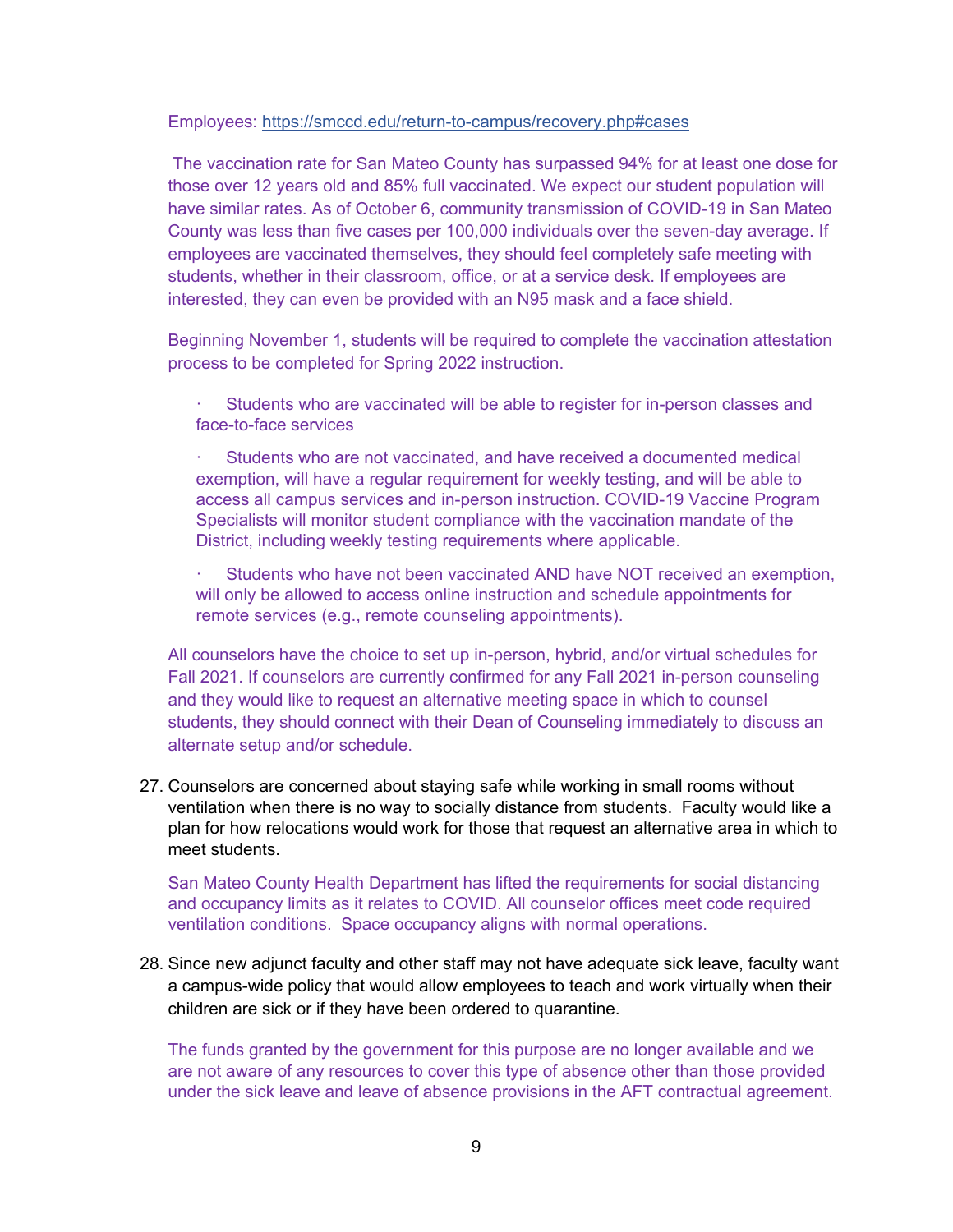29. Faculty request an online dashboard that would anonymously share statistics of COVID positive test rates on a weekly basis beginning in the spring semester.

SMCCCD uses this website to report COVID-related cases in the following two categories:

- Confirmed positive cases of COVID-19 in individuals who were on SMCCCD property
- Cases where an individual was on campus within the last work week and was required to isolate or quarantine due to possible COVID-19 exposure

The District investigates ALL reports of possible COVID cases or exposures on District property. If anyone has been exposed, the District COVID-19 Health Officer notifies them immediately of what steps they should take.

*https://covid-19.smccd.edu/exposures-report/*

30. Employees would like confirmation on the cleaning protocols in the spring semester. They have heard that staff will be charged for any extra sanitation work done for the safety of themselves and their students.

Sanitation strategies are defined in the District's Recovery plans.

- a. Sanitization protocols may be found in the following links:
	- i. https://smccd.edu/return-to-campus/docs/SOP%20- %20Sanitization%20and%20Hygiene.pdf
	- ii. https://smccd.edu/return-to-campus/recovery.php
	- iii. https://smccd.edu/return-to-campus/employees.php#ppe
- b. The expectation is that office occupants sanitize their own work surfaces and equipment as Custodians respectfully do not touch the equipment, work, or personal property of office occupants.
- c. Sanitization supplies will be provided by the District.
- d. Facilities does not intend to "charge" people or departments to perform cleaning work. Facilities must manage expectations for performance as they do not have the bandwidth to clean in between every class and it has been determined that this is not necessary since COVID is spread via aerosolization. Custodians sanitize once daily using electrostatic sprayers in classrooms, lobbies, community spaces, etc. Custodians clean high-touch surfaces as often as practical and at least once daily. Facilities staff do not touch work, program equipment, or personal property of office occupants, but rather clean around them as best as possible.

For the "charging" piece, they may be referring to this section of the plan:

ꞏ *"At their own expense and for convenience or preference, individual employees or departments may elect to procure and/or provide their own*